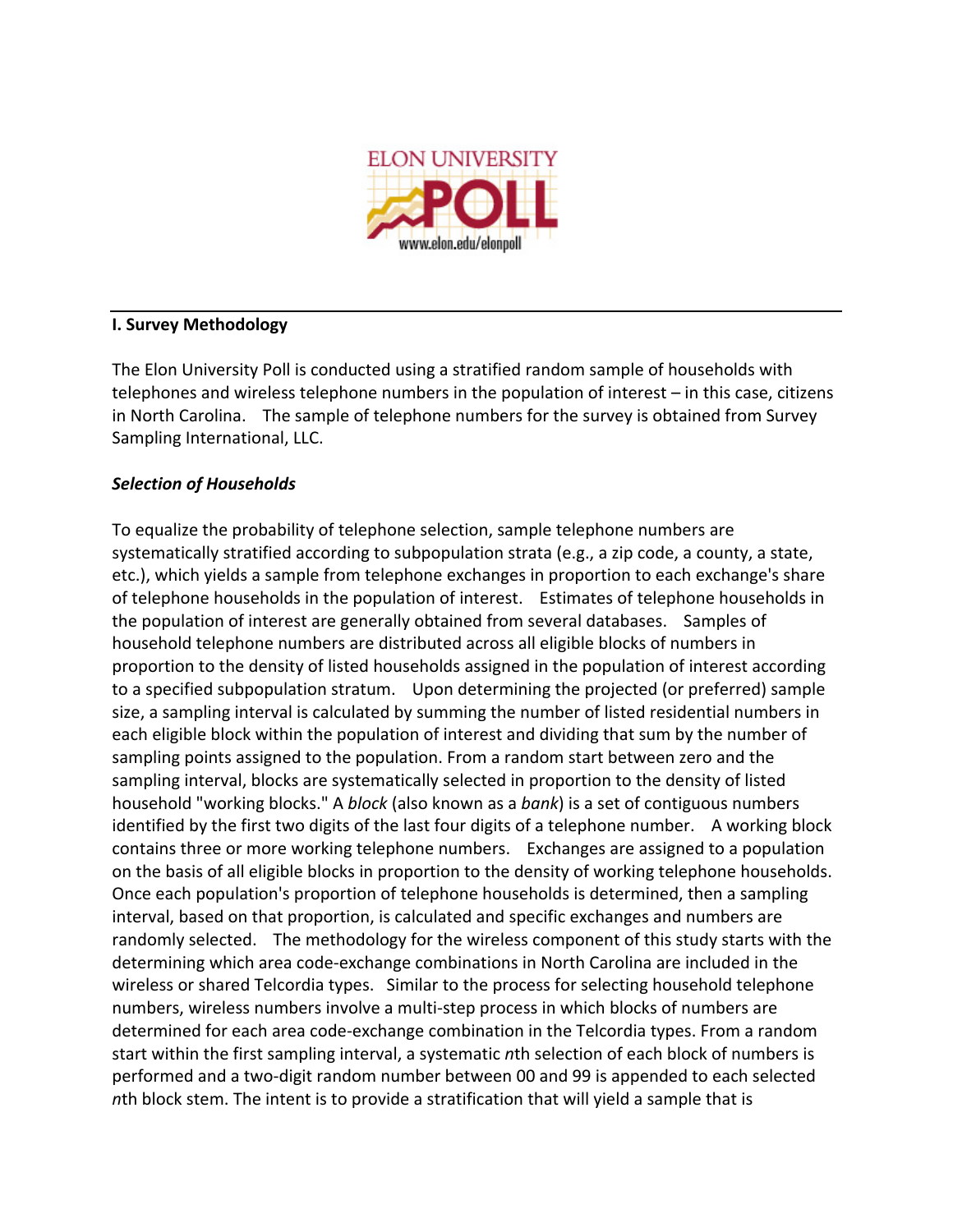representative
both
geographically
and
by
large
and
small
carrier. From
these,
a
random
sample is
generated. Because
exchanges
and
numbers
are
randomly
selected
by
the
computer, unlisted
as
well
as
listed
household
telephone
numbers
are
included
in
the
sample. Thus,
the sample of telephone numbers generated for the population of interest constitutes a random sample
of
telephone
households
and
wireless
numbers
of
the
population.

### *Procedures
Used
for
Conducting
the
Poll*

The survey was conducted Monday, February 22<sup>nd</sup>, through Thursday, February 25<sup>th</sup>, of 2010. During this time calls were made from 5:00 pm to 9:00 pm EST. The Elon University Poll uses CATI
system
software
(Computer
Assisted
Telephone
Interviewing)
in
the
administration
of surveys. For each working telephone number in the sample, several attempts were made to reach each number. Only individuals 18 years or older were interviewed; those reached at business
or
work
numbers
were
not
interviewed. For
each
number
reached,
one
adult
is generally
selected
based
on
whether
s/he
is
the
oldest
or
youngest
adult. Interviews,
which are conducted by live interviewers, are completed with adults from the target population as specified. Interviews for this survey were completed with 508 adults from North Carolina. For a sample size of 508, there is a 95 percent probability that our survey results are within plus or
minus
4.4 percentage
points
(the
margin
of
sampling
error)
of
the
actual
population distribution for any given question. For sub-samples (a subgroup selected from the overall sample), the margin of error is higher depending on the size of the subsample. When we use a subsample,
we
identify
these
results
as
being
from
a
subsample
and
provide
the
total
number of
respondents
and
margin
of
error
for
that
subsample. In
reporting
our
results,
we
note
any use of a subsample where applicable. Because our surveys are based on probability sampling, there are a variety of factors that prevent these results from being perfect, complete depictions of
the
population;
the
foremost
example
is
that
of
margin
of
sampling
error
(as
noted
above). With all probability samples, there are theoretical and practical difficulties estimating population
characteristics
(or
parameters). Thus,
while
efforts
are
made
to
reduce
or
lessen such threats, sampling error as well as other sources of error - while not all inclusive, examples of
other
error
effects
are
non‐response
rates,
question
order
effects,
question
wording
effects, etc.
–
are
present
in
surveys
derived
from
probability
samples.

#### *Questions
and
Question
Order*

The Elon University Poll provides the questions as worded and the order in which these questions
are
administered
(to
respondents). Conspicuous
in
reviewing
some
questions
is
the "bracketed" information. Information contained within brackets ([]) denotes response options
as
provided
in
the
question;
this
bracketed
information
is
rotated
per
question
to ensure that respondents do not receive a set order of response options presented to them, which also maintains question construction integrity by avoiding respondent acquiescence based on question composition. Some questions used a probe maneuver to determine a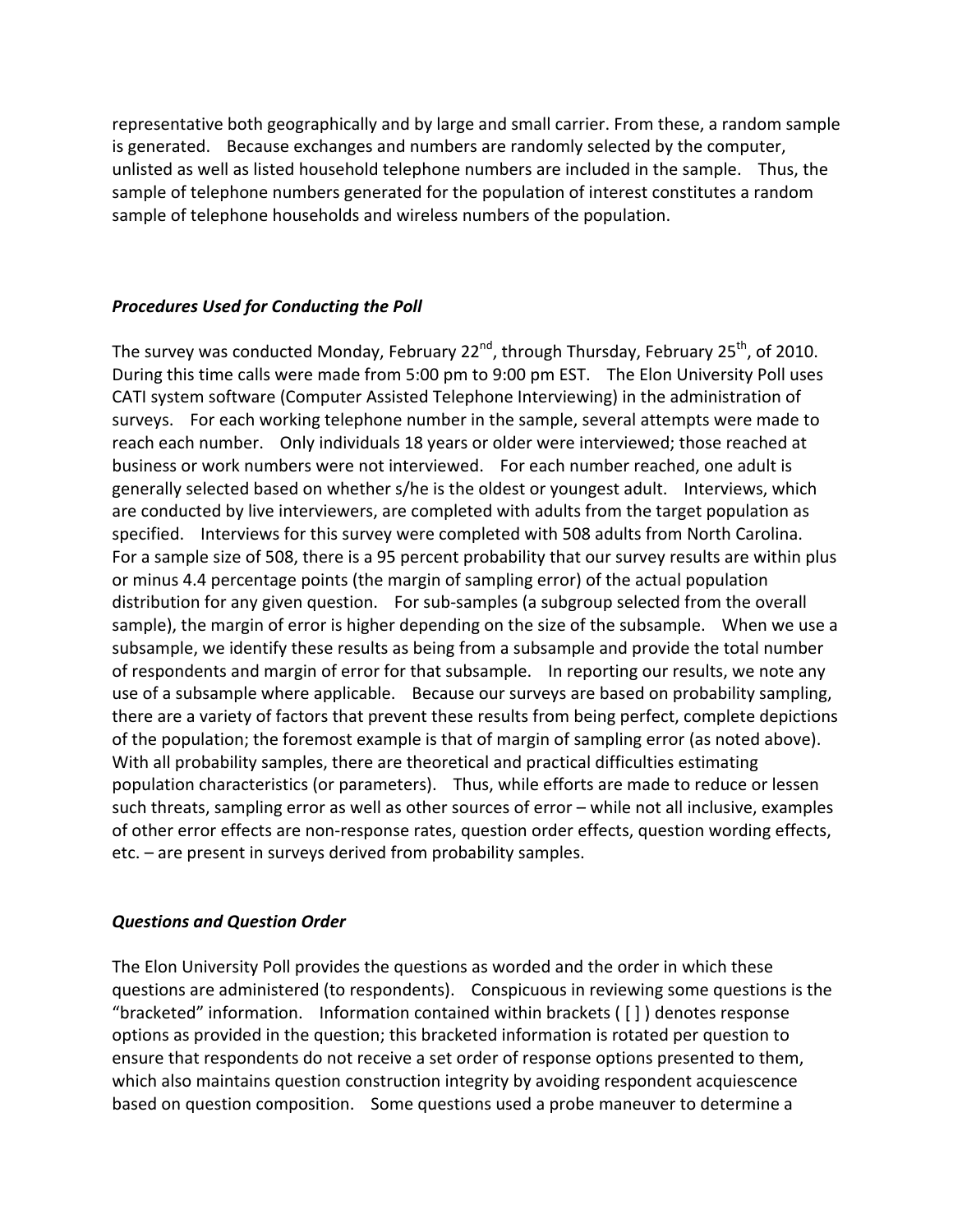respondent's intensity of perspective. Probe techniques used in this questionnaire mainly consist of asking a respondent if their response is more intense than initially provided. For example,
upon
indicating
whether
s/he
is
satisfied
or
dissatisfied,
we
asked
the
respondent "would you say you are very 'satisfied'/'dissatisfied'". This technique is employed in some questions as opposed to specifying the full range of choices in the question. Though specifying the
full
range
of
options
in
questions
is
a
commonly
accepted
practice
in
survey
research,
we sometimes
prefer
that
the
respondent
determine
whether
their
perspective
is
stronger
or
more intense for which the probe technique used. Another method for acquiring information from respondents is to ask an "open-ended" question. The open-ended question is a question for which no response options are provided, i.e., it is entirely up to the respondent to provide the response
information.

# *The
Elon
University
Poll*

The Elon University Poll is conducted under the auspices of the Center for Public Opinion Polling (Hunter
Bacot,
Director
&
Mileah
Kromer,
Assistant
Director),
which
is
a
constituent
part
of
the Institute for Politics and Public Affairs (George Taylor, Director); both these organizations are housed in the department of political science at Elon University. These academic units are part of
Elon
College,
the
College
of
Arts
and
Sciences
at
Elon
University. The
Elon
University administration, led by Dr. Leo Lambert, President of the university, fully support the Elon University Poll as part of its service commitment to state, regional, and national constituents. Dr.
Hunter
Bacot,
a
professor
in
the
department
of
political
science,
directs
the
Elon
University Poll. Elon University students administer the survey as part of the University's commitment to experiential
learning
where
"students
learn
through
doing."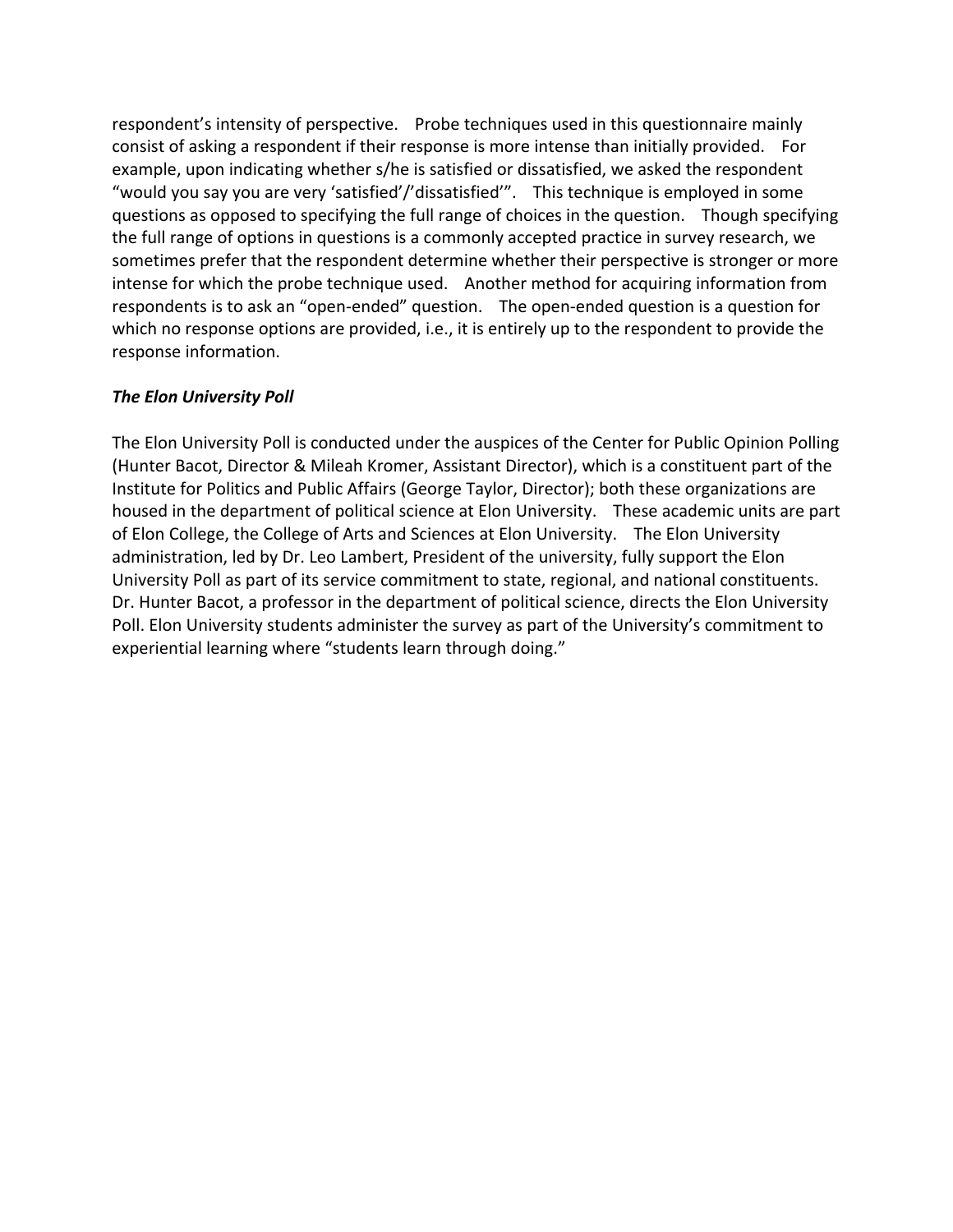# **II.
Survey
Instrument
and
Percent
Distributions
by
Question**

**Interviews
were
completed
with
508
adults
from
households
in
the
North
Carolina. For
a**  sample size of 508, there is a 95 percent probability that our survey results are within plus or minus 4.4 percentage points (the margin of sampling error) of the actual population distribution for any given question. Due to rounding, column totals may not equal 100 percent as indicated. Data are weighted to reflect the adult population in terms of age and **race.** 

| About the Codes appearing in Questions and Responses |                                                                                                                                                                                                                                                                                                                                                                                                                                                                      |  |  |
|------------------------------------------------------|----------------------------------------------------------------------------------------------------------------------------------------------------------------------------------------------------------------------------------------------------------------------------------------------------------------------------------------------------------------------------------------------------------------------------------------------------------------------|--|--|
|                                                      |                                                                                                                                                                                                                                                                                                                                                                                                                                                                      |  |  |
| <b>Response Options not offered</b>                  | Response options are not offered to the person taking<br>the survey (respondent), but are included in the<br>question as asked (and usually denoted by brackets, [<br>Response options are generally offered only for<br>$\mathbf{D}$ .<br>demographic questions (background characteristic, e.g.,<br>age, education, income, etc.).                                                                                                                                 |  |  |
| $v =$ volunteered response                           | Respondents volunteer response option. As response<br>options are not offered to those taking the survey, some<br>respondents offer or volunteer response options.<br>Though not all volunteered options can be anticipated,<br>the more common options are noted.                                                                                                                                                                                                   |  |  |
| $p =$ probed response                                | Respondents self-place in this option or category.<br>A<br>probe maneuver is used in questions to allow the<br>respondent to indicate whether her/his response is<br>more intense than initially provided for in the choices<br>appearing in the question. For example, on probe<br>questions the interviewer, upon a respondent indicating<br>that she/he is satisfied (or dissatisfied), is instructed to<br>ask him/her "Would you say you are "very satisfied"?" |  |  |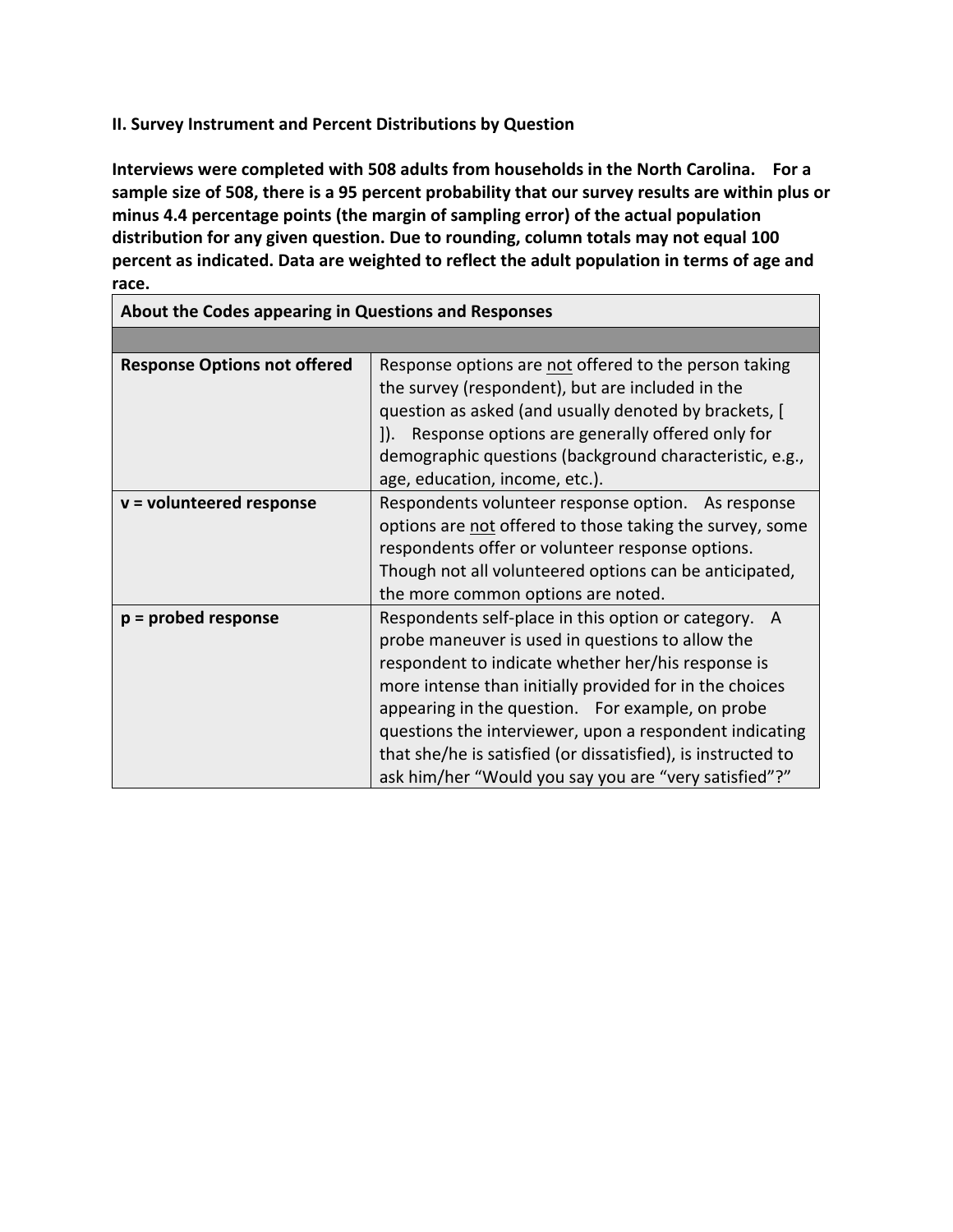**First, I would like to know what you think is the most important issue facing the state of North Carolina? (open ended)**

|                             | Percent |
|-----------------------------|---------|
| <b>ECONOMY</b>              | 58.4    |
| <b>WAR</b>                  | 9.5     |
| <b>ENVIRONMENT</b>          | 8.5     |
| <b>TAXES</b>                | 3.4     |
| <b>ECONOMIC DEVELOPMENT</b> | 2.5     |
| Total=508; +/-=4.4%         |         |

Note: issues mentioned less than 1% are not listed.

Now, I'd like to ask you about the candidates running for the North Carolina U.S. Senate seat . . .

I'm going to read you a list of candidates and I would like for you to rate them on a scale of 1 to 7, where: [1 means not at all favorable, 4 means neither favorable or unfavorable, and 7 means extremely favorable].

So, as I read you each name, please rate them on the scale of 1 to 7, and, if you don't recognize the name, **then you can simply tell me that . . .**

| <b>CANDIDATES</b>      | Not at all<br><b>Favorable</b> | 2 through 3 | <b>Neither</b><br>Favorable/<br><b>Unfavorable</b><br>4 | 5 through 6    | <b>Extremely</b><br><b>Favorable</b> | Don't<br>Know<br>(v) |
|------------------------|--------------------------------|-------------|---------------------------------------------------------|----------------|--------------------------------------|----------------------|
| <b>Mark Beitler</b>    | 3.2                            | 2.3         | 5.1                                                     | 3              | .7                                   | 85.7                 |
| <b>Richard Burr</b>    | 9.6                            | 12.9        | 18.7                                                    | 21.3           | 8.6                                  | 28.9                 |
| <b>Eddie Burks</b>     | 2.9                            | 3.7         | 10.0                                                    | 6.8            | $.5\,$                               | 76.2                 |
| Cal Cunningham         | 3.4                            | 5.1         | 8.6                                                     | 5.2            | 1.1                                  | 76.7                 |
| Eddie Jones            | 3.9                            | 4.3         | 8.0                                                     | 3.5            | 2.3                                  | 78.1                 |
| <b>Kenneth Lewis</b>   | 3.5                            | 3.4         | 7.9                                                     | $6\phantom{1}$ | 2.6                                  | 76.7                 |
| Elaine Marshall        | 3.9                            | 3.7         | 11.3                                                    | 14.9           | 3.9                                  | 62.3                 |
| <b>Marcus Williams</b> | 2.9                            | 3.8         | 8.6                                                     | 6.8            | 2.0                                  | 75.8                 |

Note: Total= 508; +/-=4.4%. Respondents rated candidates on a scale of 1 to 7; some categories are collapsed for ease of presentation.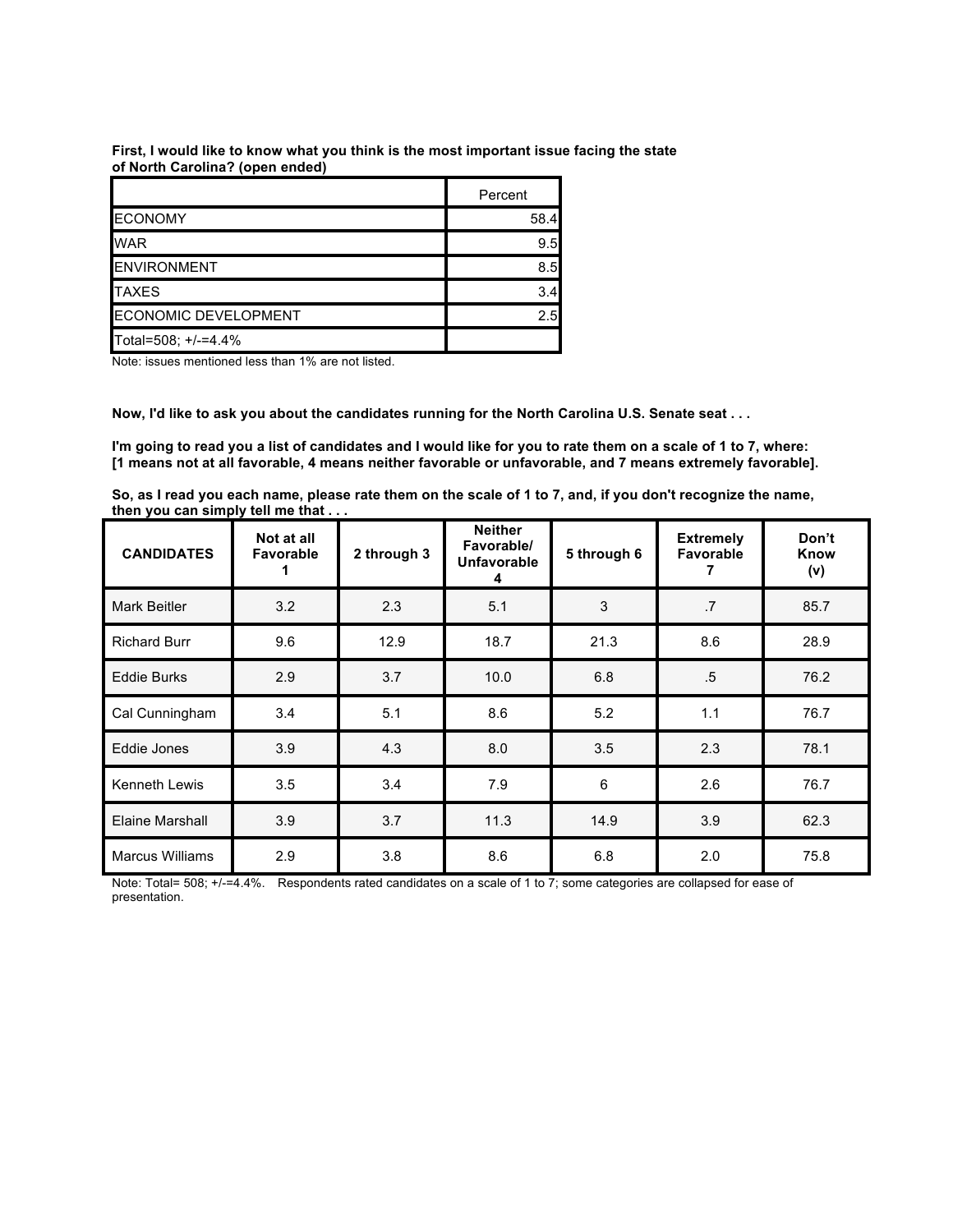**Now I m going to ask you some questions about the President and Congress . . .**

**Do you [approve or disapprove] of the way Barack Obama is handling his job as President?**

|                         | Percent |
|-------------------------|---------|
| STRONGLY DISAPPROVE (p) | 22.6    |
| <b>DISAPPROVE</b>       | 22.0    |
| <b>APPROVE</b>          | 32.6    |
| STRONGLY APPROVE (p)    | 17 7    |
| DON'T KNOW (v)          | 4.9     |
| Total=508; +/-=4.4%     | 100.0   |

# **Do you have a(n) [favorable or unfavorable] opinion of President Obama?**

|                          | Percent |
|--------------------------|---------|
| STRONGLY UNFAVORABLE (p) | 20.3    |
| <b>UNFAVORABLE</b>       | 20.9    |
| <b>FAVORABLE</b>         | 33.3    |
| STRONGLY FAVORABLE (p)   | 20.1    |
| DON'T KNOW (v)           | 5.0     |
| Total=508; +/-=4.4%      | 100.0   |

**Please tell me how much confidence you, yourself, have in this Congress, [a lot, some, not much, or none at all]?**

|                            | Percent |
|----------------------------|---------|
| NO CONFIDENCE AT ALL       | 25.0    |
| <b>NOT MUCH CONFIDENCE</b> | 37.4    |
| <b>SOME CONFIDENCE</b>     | 31.5    |
| A LOT OF CONFIDENCE        | 4.9     |
| DON'T KNOW (v)             | 1.4     |
| Total=508; +/-=4.4%        | 100.0   |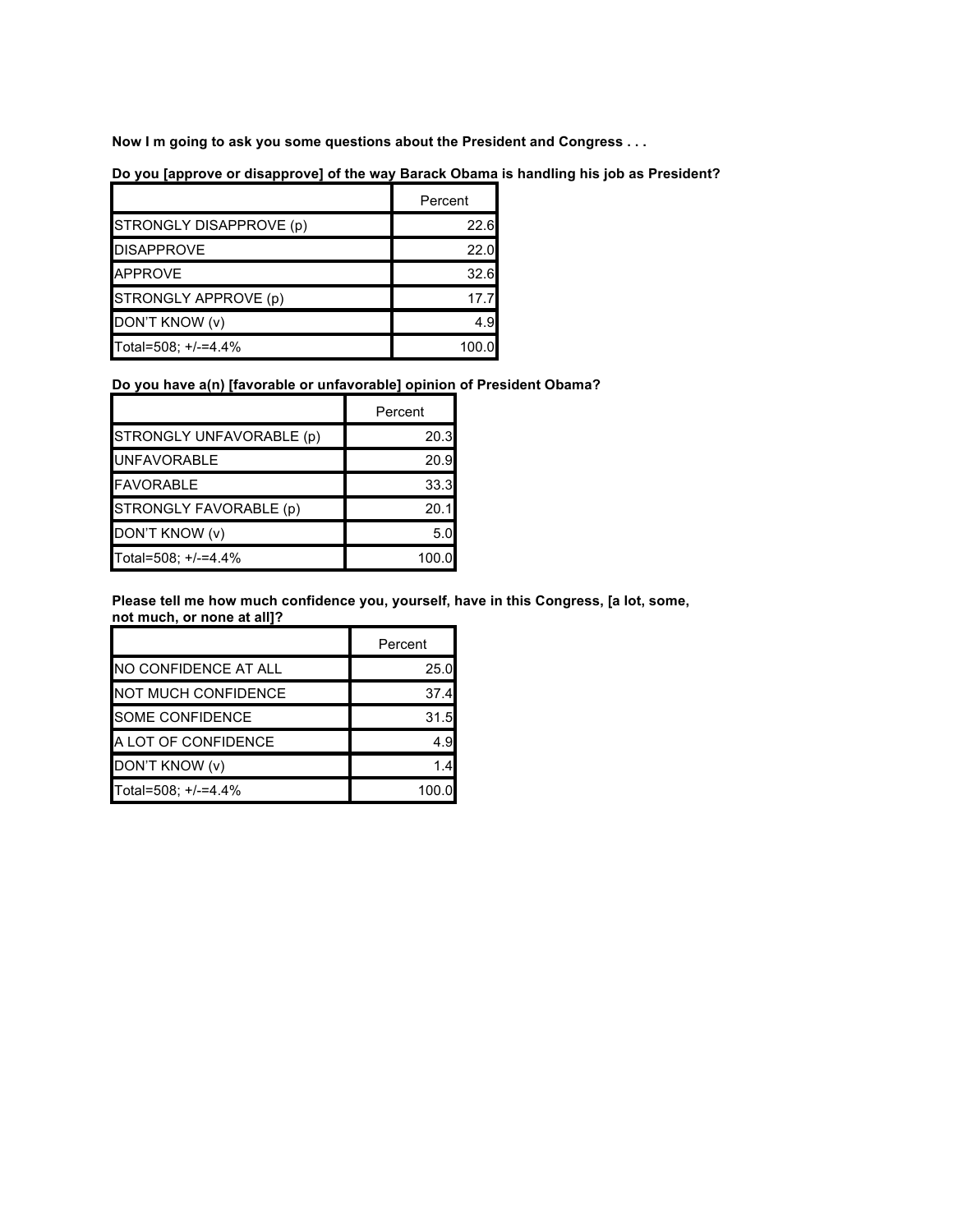**Do you [disapprove or approve] of the way Congress -- the US Senate & US House of Representatives -- is doing its job?**

|                         | Percent |
|-------------------------|---------|
| STRONGLY DISAPPROVE (p) | 33.5    |
| <b>DISAPPROVE</b>       | 41.3    |
| <b>APPROVE</b>          | 18.5    |
| DON'T KNOW (v)          | 5.3     |
| Total=508; +/-=4.4%     | 100.0   |

Overall, who do you think will do the best job this year dealing with the main issues the nation **faces . . . Do [you think President Obama, the Republicans in Congress, or the Democrats in Congress will do the best job]?**

|                                | Percent |
|--------------------------------|---------|
| <b>PRESIDENT OBAMA</b>         | 36.2    |
| <b>DEMOCRATS IN CONGRESS</b>   | 11.6    |
| <b>REPUBLICANS IN CONGRESS</b> | 29.3    |
| NONE OF THEM (v)               | 17.5    |
| DON'T KNOW (v)                 | 5.1     |
| Total=508; +/-=4.4%            | 100.0   |

Now, changing topics, I d like to ask you about some of North Carolina s elected officials . . . Do you [approve **or disapprove] of the way Richard Burr is handling his job as United State's Senator?**

|                         | Percent |
|-------------------------|---------|
| STRONGLY DISAPPROVE (p) | 10.0    |
| <b>DISAPPROVE</b>       | 24.6    |
| <b>APPROVE</b>          | 33.5    |
| STRONGLY APPROVE (p)    | 6.2     |
| DON'T KNOW (v)          | 24.8    |
| Total=508; +/-=4.4%     | 100.0   |

**Would you say you are [satisfied or unsatisfied] with Senator Burr's representation of North Carolina?**

|                          | Percent |
|--------------------------|---------|
| STRONGLY UNSATISFIED (p) | 9.8     |
| <b>UNSATISFIED</b>       | 26.9    |
| <b>SATISFIED</b>         | 35.2    |
| STRONGLY SATISFIED (p)   | 4.9     |
| DON'T KNOW (v)           | 22.4    |
| Total=508; +/-=4.4%      | 100.0   |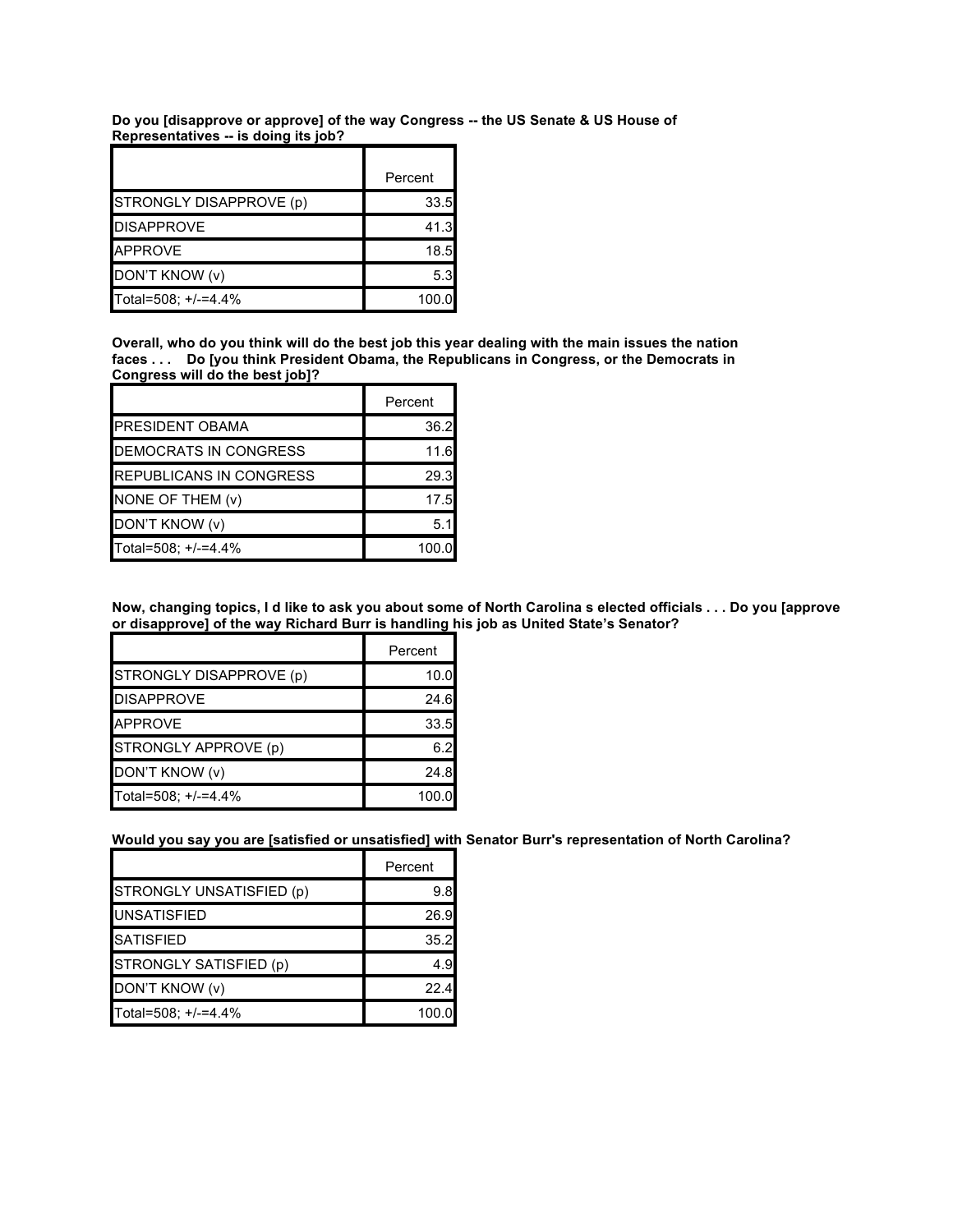Thinking about your current United States Senator, Richard Burr . . . do you think [he has performed his job **well enough to deserve re-election, or do you think it's time to give a new person a chance]?**

|                                      | Percent |
|--------------------------------------|---------|
| <b>BURR DESERVES RE-ELECTION</b>     | 24.0    |
| TIME FOR NEW PERSON TO HAVE A CHANCE | 51.0    |
| <b>IT DEPENDS</b>                    | 5.3     |
| NOT SURE AT THIS TIME                | 6.1     |
| <b>DON'T KNOW</b><br>(v)             | 13.4    |
| Total=508; +/-=4.4%                  | 100.0   |

Now, speaking of Kay Hagan, I would like to know what you think about her as your Senator. . . Do [approve **or disapprove] of the way Kay Hagan is handling her job as United State's Senator?**

|                         | Percent |
|-------------------------|---------|
| STRONGLY DISAPPROVE (p) | 14.9    |
| <b>DISAPPROVE</b>       | 25.4    |
| <b>APPROVE</b>          | 34.6    |
| STRONGLY APPROVE (p)    | 5.3     |
| DON'T KNOW (v)          | 19.5    |
| Total=508; +/-=4.4%     | 100.0   |

# **Would you say you are [satisfied or unsatisfied] with Senator Hagan's representation of North Carolina?**

|                          | Percent |
|--------------------------|---------|
| STRONGLY UNSATISFIED (p) | 13.8    |
| <b>UNSATISFIED</b>       | 25.8    |
| <b>SATISFIED</b>         | 35.6    |
| STRONGLY SATISFIED (p)   | 5.9     |
| DON'T KNOW (v)           | 18.5    |
| Total=508; +/-=4.4%      | 100.0   |

Now, I would like to ask you about the governor. . . Do you [approve or disapprove] of the way Beverly **Perdue is handling her job as governor?**

|                         | Percent |
|-------------------------|---------|
| STRONGLY DISAPPROVE (p) | 20.4    |
| <b>DISAPPROVE</b>       | 26.0    |
| <b>APPROVE</b>          | 35.9    |
| STRONGLY APPROVE (p)    | 5.4     |
| DON'T KNOW (v)          | 12.1    |
| REFUSED (v)             | 0.3     |
| Total=508; +/-=4.4%     | 100.0   |